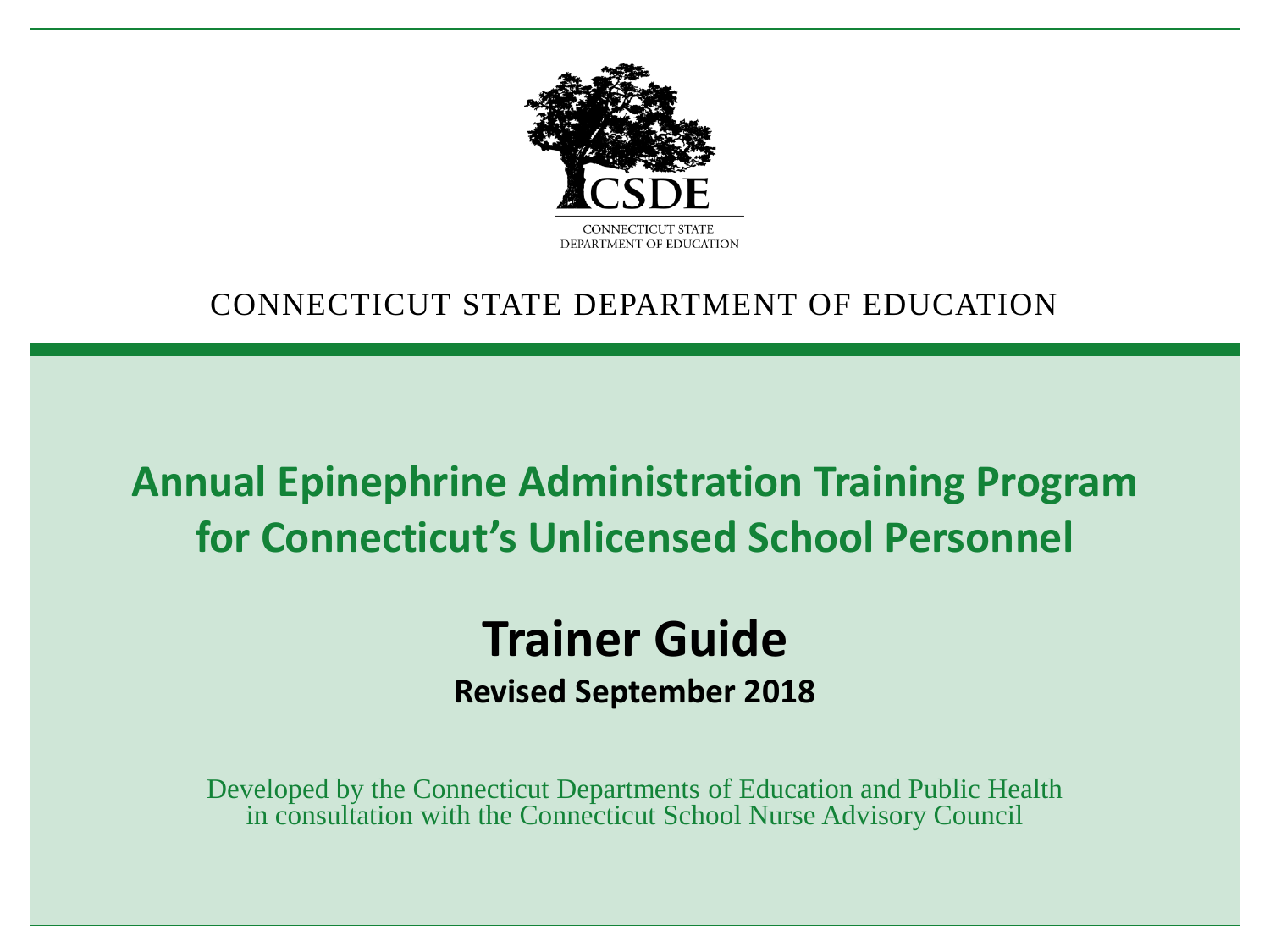## **Trainer Preparation**

- Unlicensed personnel need to know and understand allergy management and anaphylaxis and how to administer epinephrine auto-injector
- Know the federal and state laws that are referenced in the Training Program
- Become familiar with your school policies and procedures regarding medication administration and emergency epinephrine administration by unlicensed school personnel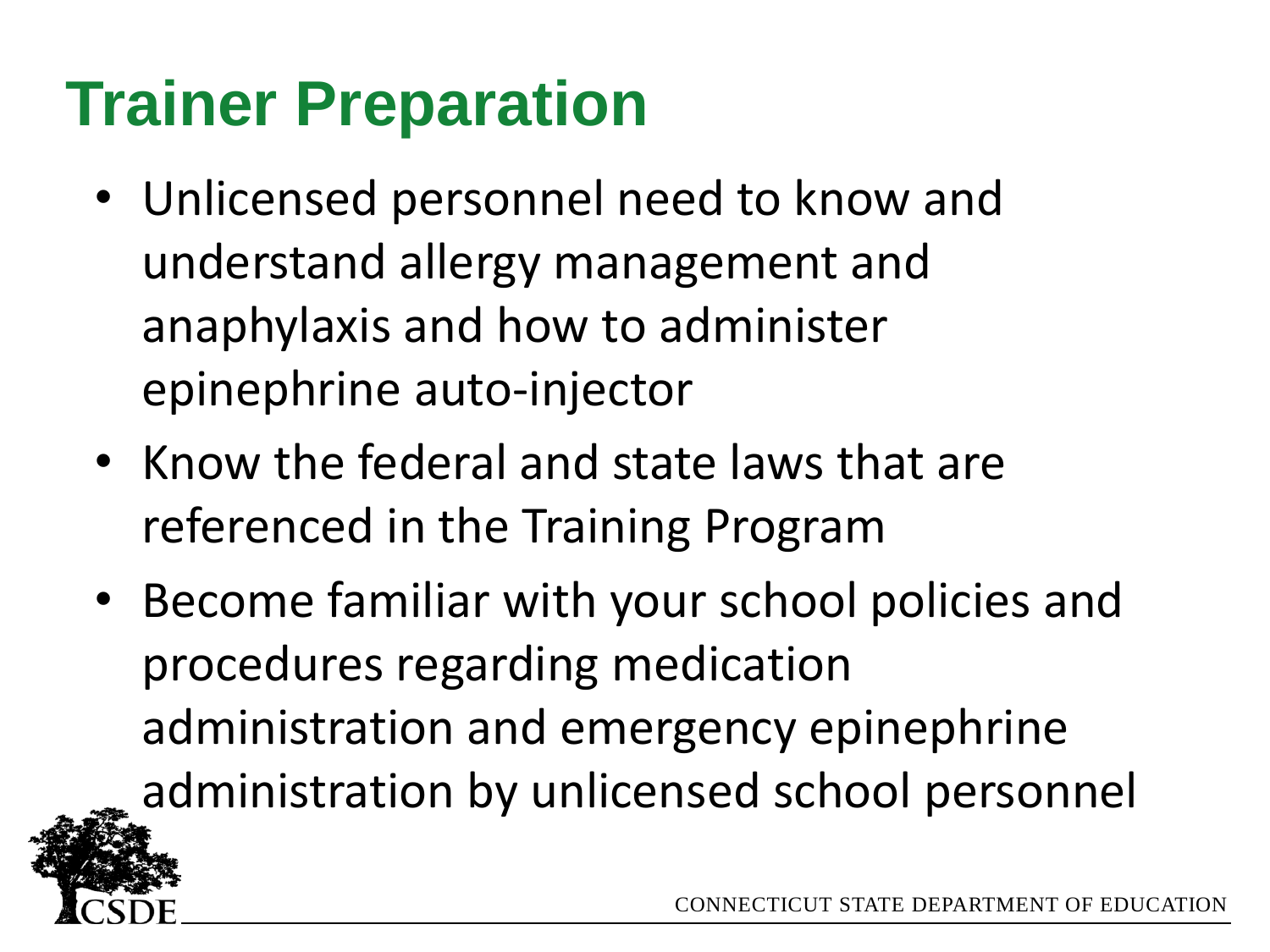## **Trainer Preparation**

- School Nurses (Registered Nurses)
- School Medical Advisors

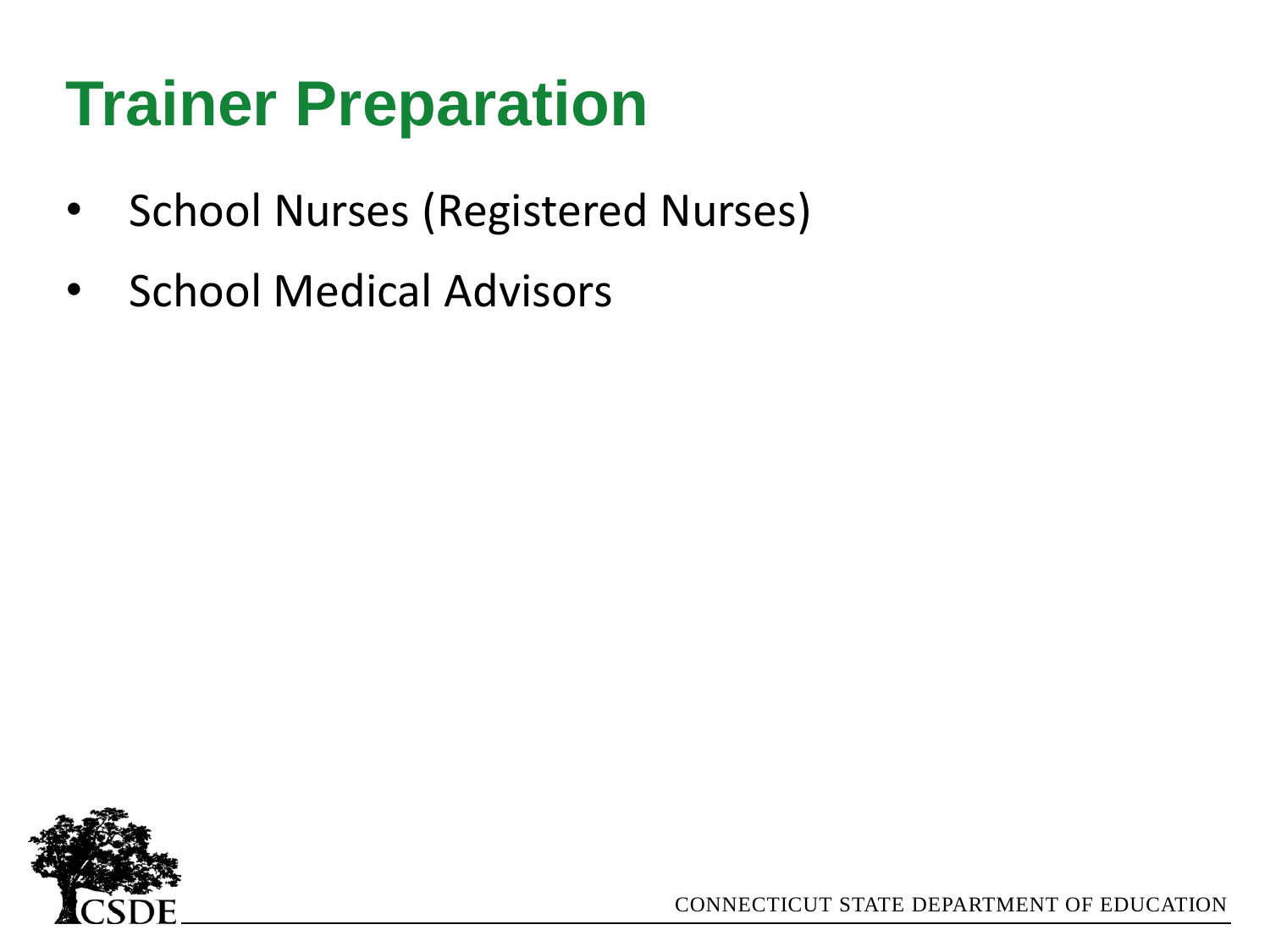# **Planning the Training**

- Talk to your school administrator to discuss importance of epinephrine auto-injector administration
- Identify which staff members will be trained (volunteers)
- Schedule training times that are convenient for school staff
- Reserve appropriately sized room where everyone can see the PowerPoint presentation
- Reserve appropriate equipment for the presentation (e.g., laptop, LCD)

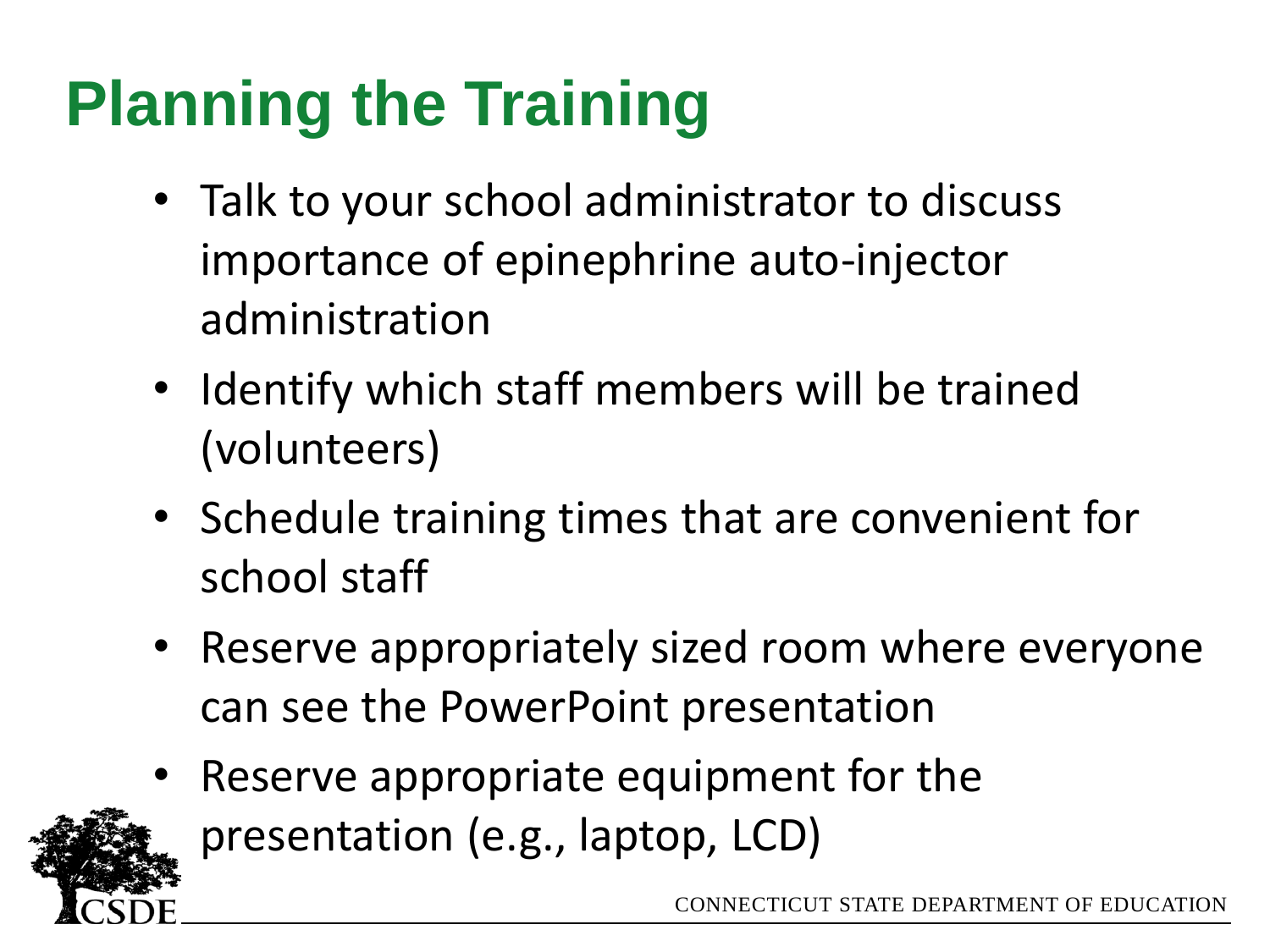# **Planning the Training**

- Review and become familiar with all resources and references included in the Annual Training Program
- Practice the presentation
- Make sufficient copies of the handouts at least 24 hours prior to the presentation date
- Obtain demonstration training materials, for example
	- Epi-pen®
	- Auvi-Q<sup>®</sup>

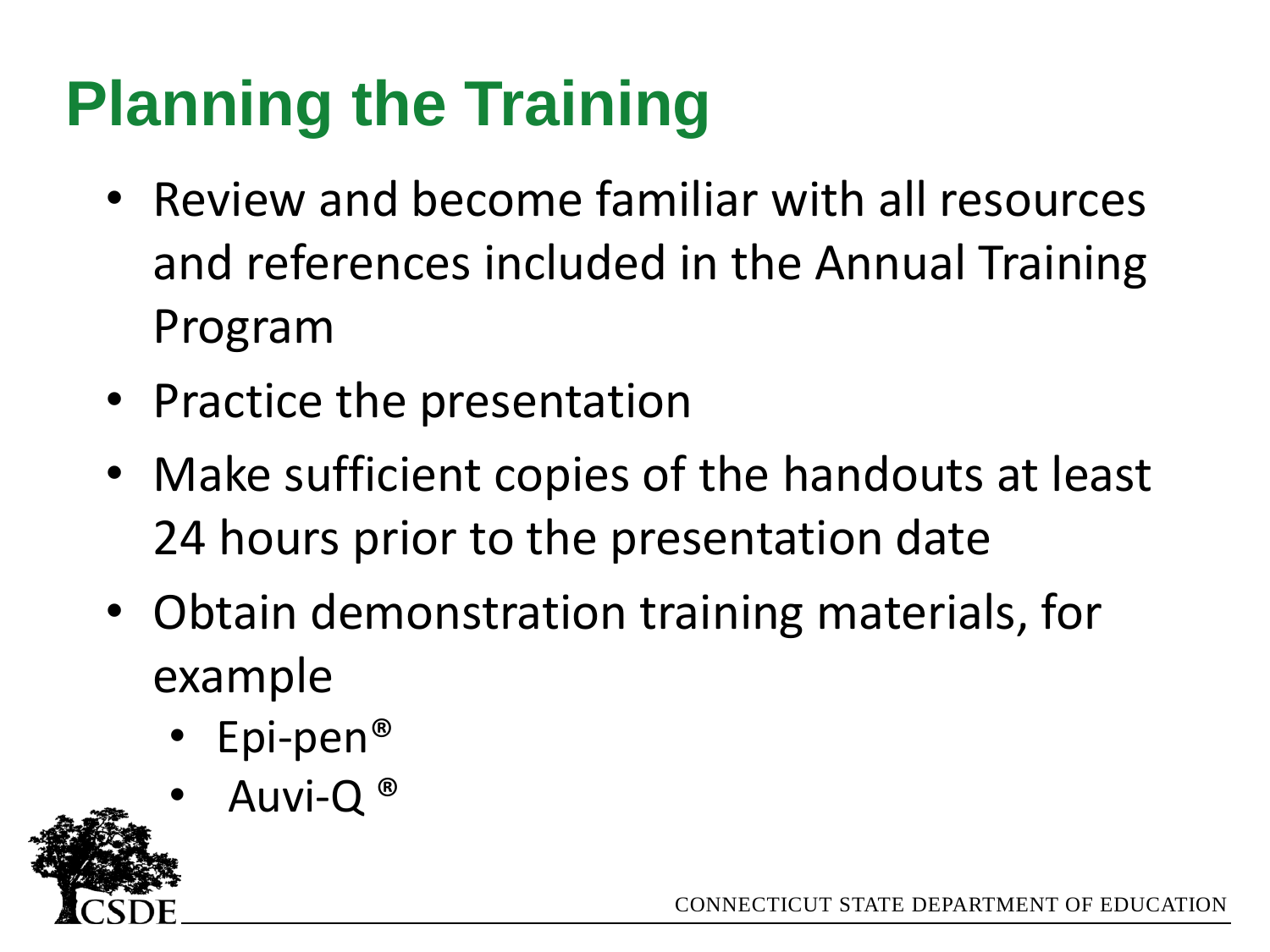#### **Present**

- Set up presentation room at least 1 hour before start time
- Have appropriate handouts and sign in sheets available
- Have participants sign in and out to document they have been trained
- Allow time for questions and answers
- If there are questions you cannot readily answer, tell participants you will get back to them with the answer
- Allow time for "return demonstration" of the epinephrine auto-injector
- Start on time and end on time!



*Be confident and enjoy yourself... you are the health expert!*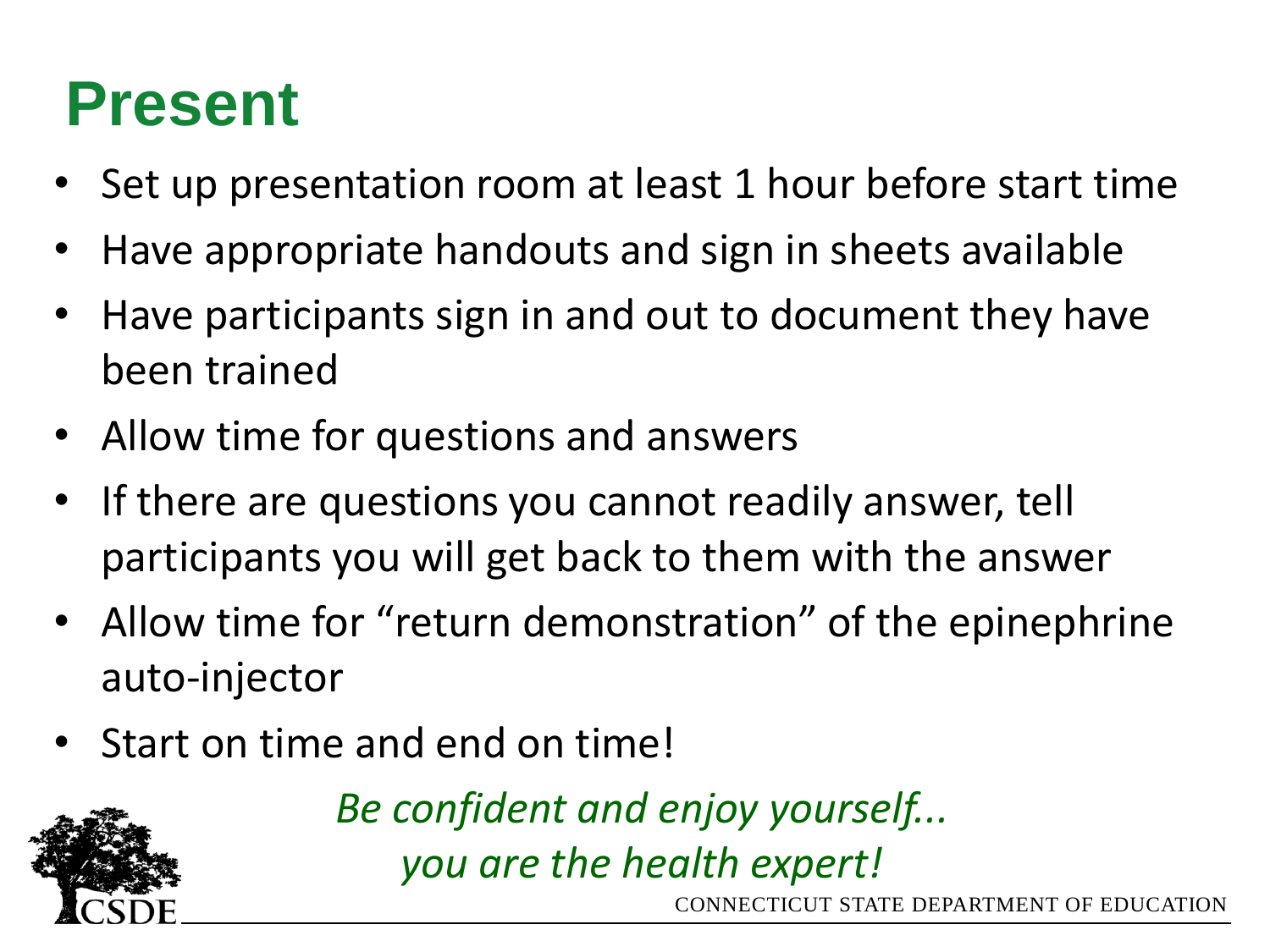## **After the Presentation**

Provide your contact information for

- follow-up
- additional questions
- additional practice time with the demonstration epinephrine auto-injector

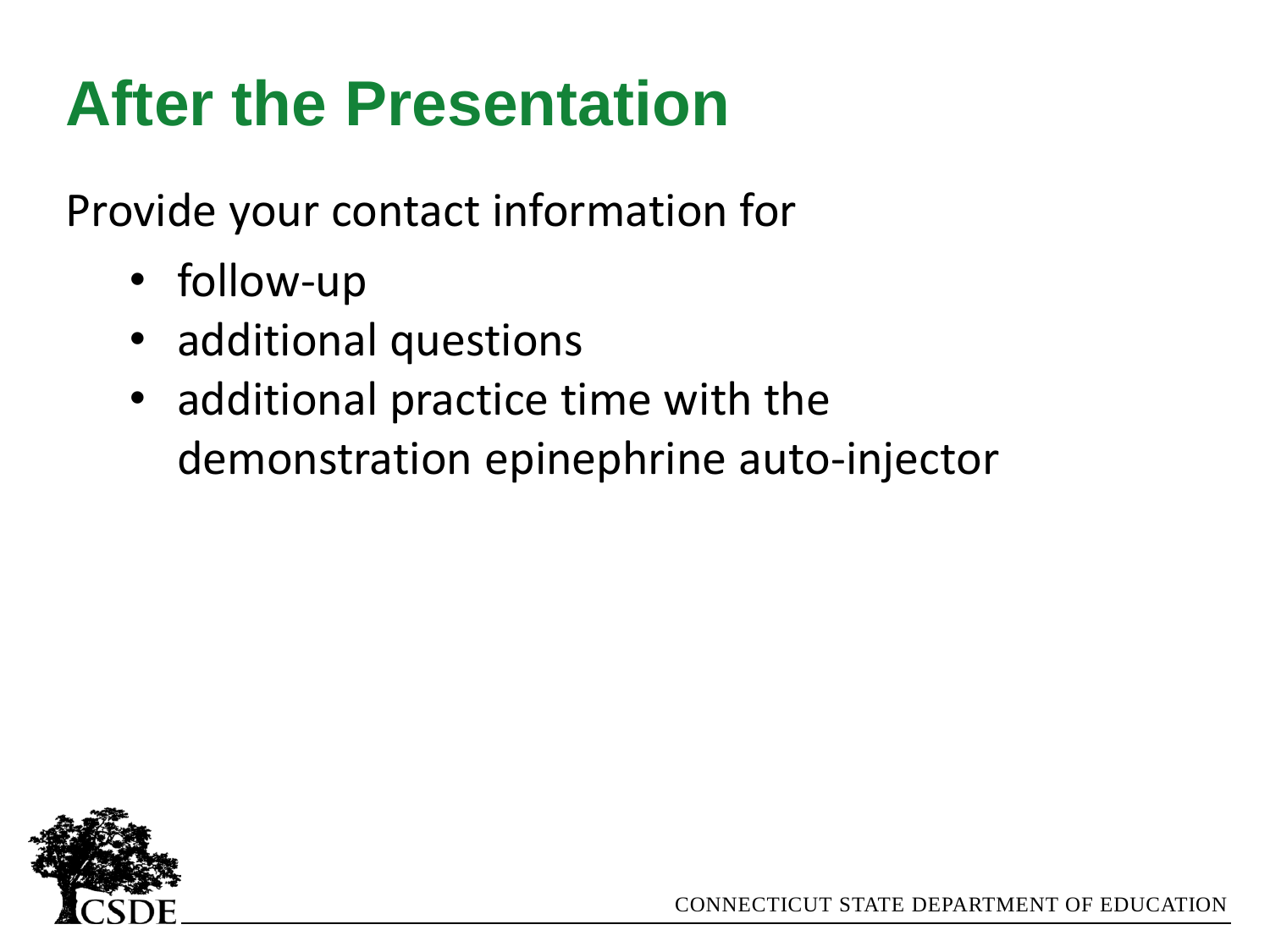#### **References**

- Administration of Epinephrine Auto-injectors (California Department of Education) <http://www.cde.ca.gov/ls/he/hn/epiadmin.asp>
- Reducing the Risk of Exposure to Food Allergens: Recommendations from the Centers for Disease Control and Prevention (CDC) [https://www.foodallergy.org/sites/default/files/migrated](https://www.foodallergy.org/sites/default/files/migrated-files/file/cdc-reducing-risk.pdf)files/file/cdc-reducing-risk.pdf
- Managing Food Allergies at School [http://www.foodallergy.org/managing-food-allergies/at](http://www.foodallergy.org/managing-food-allergies/at-school)school

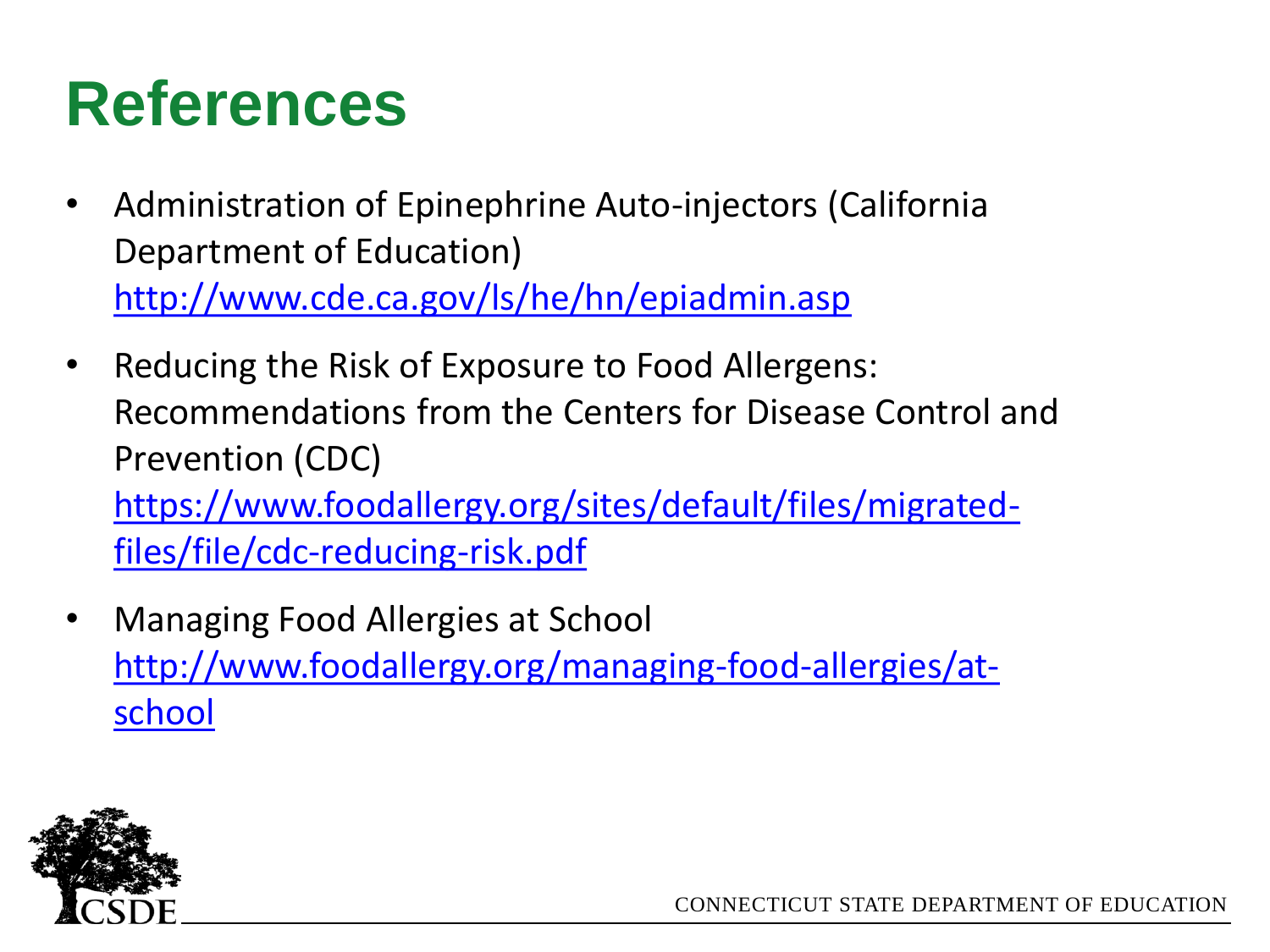### **References, continued**

- Keeping Children with Food Allergies Safe at School (CDC) [https://www.foodallergy.org/sites/default/files/2017-09/cdc](https://www.foodallergy.org/sites/default/files/2017-09/cdc-keeping-children-safe.pdf)keeping-children-safe.pdf
- CSDE's Guidelines for Managing Life-Threatening Food Allergies in Connecticut Schools (Includes Guidelines for Managing Glycogen Storage Disease) [http://portal.ct.gov/SDE/Publications/Managing-Life-](http://portal.ct.gov/SDE/Publications/Managing-Life-Threatening-Food-Allergies-in-Connecticut-Schools)Threatening-Food-Allergies-in-Connecticut-Schools
- Voluntary Guidelines for Managing Food Allergies In Schools and Early Care and Education Programs (CDC) [https://www.cdc.gov/healthyyouth/foodallergies/pdf/13\\_243](https://www.cdc.gov/healthyyouth/foodallergies/pdf/13_243135_a_food_allergy_web_508.pdf) 135 a food allergy web 508.pdf